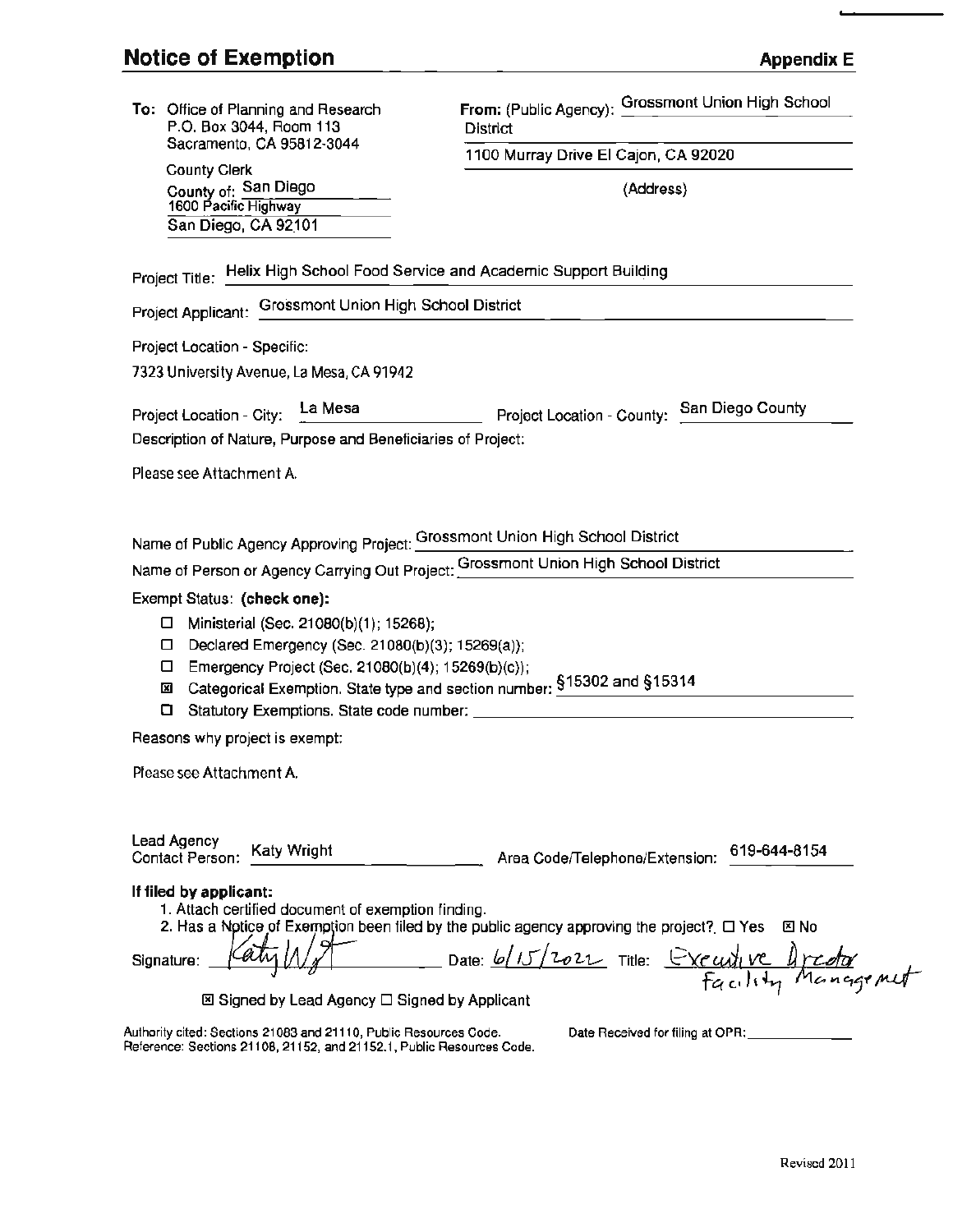# **Helix High School Food Service and Academic Support Building Project Notice of Exemption (NOE)**

The Grossmont Union High School District (District), as the Lead Agency under the California Environmental Quality Act (CEQA), proposes to replace the existing food service and academic support building at the Helix High School campus with modern facilities to address campus needs (hereinafter referred to as the "proposed project").

### **Project Location:**

The proposed project is located on the Helix High School campus at 7323 University Avenue, La Mesa, California. The existing kitchen and academic support building (Building 1600) are centrally located within the campus. All components of the proposed project would occur within the boundaries of the school. Access to the site is available via Yale Avenue.

### **Existing Conditions:**

The Helix High School site is located in a developed residential and commercial neighborhood. To the north of the school is commercial and residential, and the south, east, and west is surrounded by residential and other uses such as a church and other schools. The existing school facilities include 90 classrooms consisting of both permanent classrooms and portable classrooms. The existing food services and academic support building is located within the campus and is surrounding by other classrooms and the athletic stadium.

### **Description of Project:**

The proposed project would include the modernization of existing buildings as described below:

- Demolition
	- o The existing Building 1600 (8,800 square feet) would be demolished.
	- o Existing hardscape and planter areas adjacent to the aforementioned facility would also be removed/demolished.
- New Construction
	- o An approximately 3,000-square-foot kitchen building would be constructed with preparation and servicing lines, cooler freezer boxes, and dry storage.
	- o An approximately 5,000-square-foot academic building would be constructed and include a new academic support room, a director office, additional office space, a conference room, restrooms, storage space, a lactation room, and a custodial and electric/data room.
	- o The kitchen building and academic building will share one roof.
	- o An approximately 4,500-square-foot canopy would be provided to connect both proposed buildings.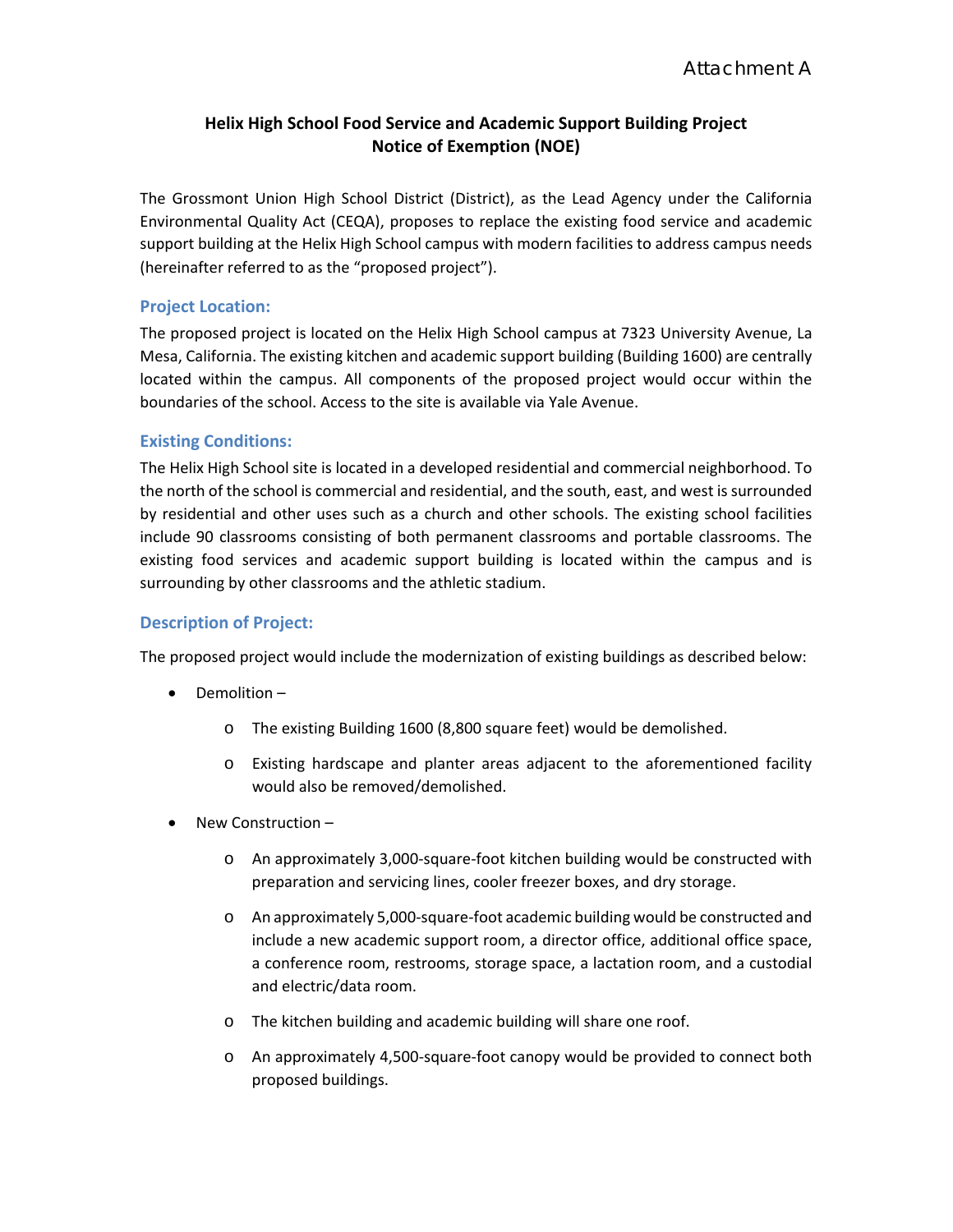o Additional site improvements would be implemented to support the new structures, including ADA-compliant accessibility improvements, new irrigation, planting areas, fencing/gates and a new trash enclosure.

The proposed project would serve the existing student enrollment and would not result in an increase in student or program capacity, nor would the project result in an increase of employees at the project site. In addition, there would be no off-site circulation or traffic changes and construction activities would take place on campus. Construction is expected to start in December 2022 and end December 2023.

### **Applicability of Exempt Status:**

The proposed activity is a project subject to CEQA. However, the proposed project is Categorically Exempt. The proposed work at the Helix High School site is Categorically Exempt under Section 15302 – Replacement or Reconstruction and Section 15314 - Minor Additions to Schools. The proposed project is considered categorically exempt for the following reasons.

#### Replacement or Reconstruction (Class 2)

Class 2 consists of replacement or reconstruction of existing structures and facilities where the new structure will be located on the same site as the structure replaced and will have substantially the same purpose and capacity as the structure replaced.

The proposed project involves the replacement of the existing Building 1600 with the construction of two new buildings. Construction activities would be conducted within the boundaries of the existing school campus. The proposed project would maintain the same purpose and capacity as is currently present at Helix High School. No change in student capacity is contemplated by this project. Therefore, the proposed work at the Helix High School site would be Categorically Exempt under Class 2.

### Minor Additions to Schools (Class 14)

Class 14 consists of minor additions to existing schools within existing school grounds where the addition does not increase original student capacity by more than 25% or ten classrooms, whichever is less. The addition of portable classrooms is included in this exemption (State CEQA Guidelines Section 15314).

The proposed project involves the replacement of Building 1600 with two new buildings. The proposed upgrades are intended to serve the existing student body and would not induce any increase in student enrollment. In addition, the proposed project does not include the construction of any new classrooms or other facilities that would increase the student capacity of the campus by more than 25% or ten classrooms.

### **Exceptions to Use of a Categorical Exemption (State CEQA Guidelines Section 15300.2):**

The following summarizes the determination that the proposed project does not have the potential to trigger any of the exceptions identified in State CEQA Guidelines Section 15300.2 prohibiting the use of a categorical exemption.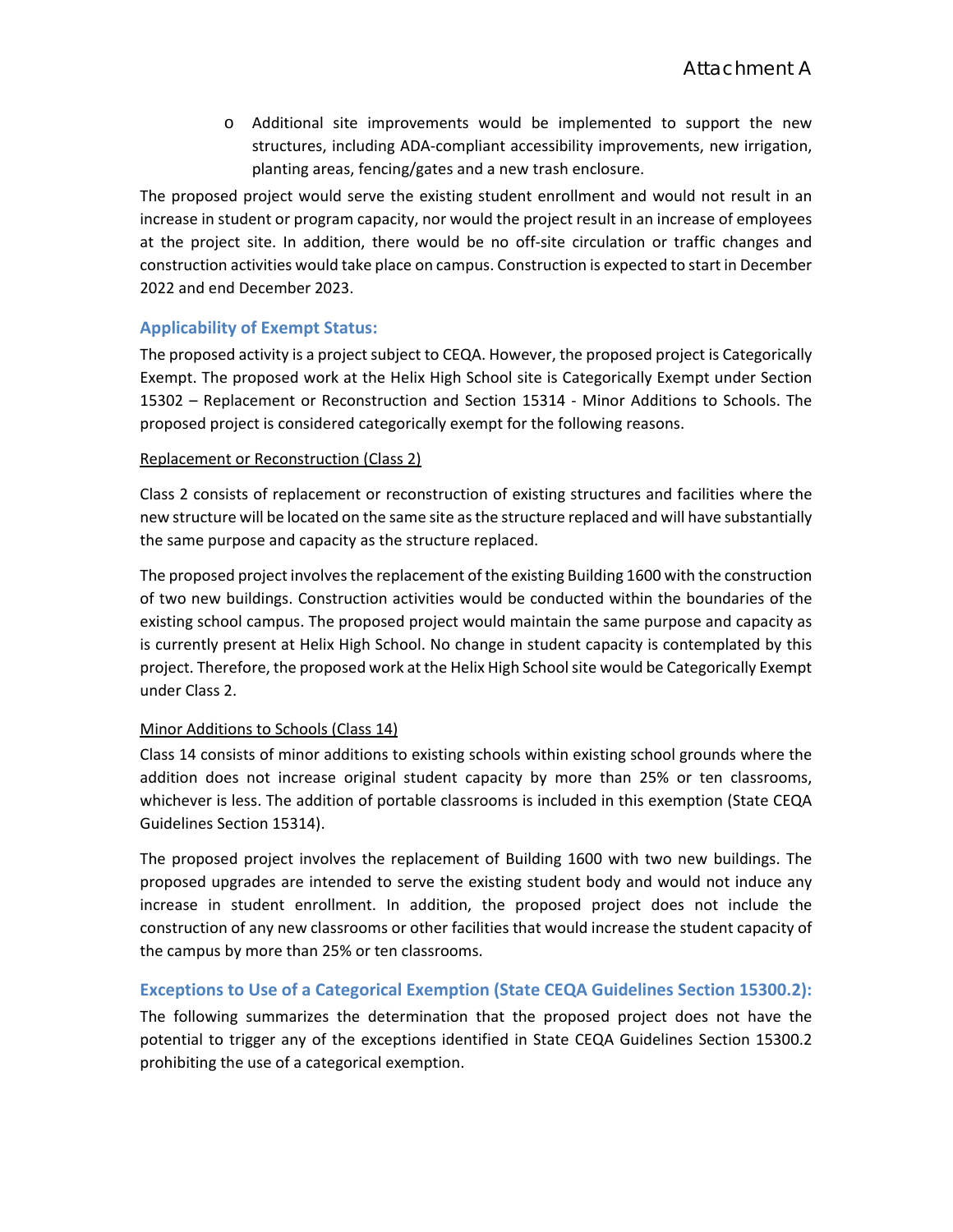- (a) **Location.** The proposed project would occur entirely within the boundaries of an existing high school campus in an urbanized community. The site has been developed as a school since 1952. All areas of the project site are either paved or disturbed, and therefore are not environmentally sensitive. Surrounding land uses consist of residential and commercial land uses. However, the proposed project would not extend into any offsite areas. Therefore, this exception does not apply to the project.
- (b) **Cumulative Impact.** There are no known future projects on the campus or within the surrounding community that, when combined with the proposed project, would result in a cumulatively considerable effect on the environment. Therefore, this exception does not apply to the project.
- (c) **Significant Effect.** The proposed project includes the replacement of the existing building 1600 with two new buildings. The project site and surrounding neighborhoods are located within an urbanized area, and no work is proposed offsite that could result in impacts on sensitive vegetation or other environmentally sensitive areas as a result of the proposed project. As such, there is nothing unusual about the project site or surrounding area. Furthermore, there is nothing unusual about the design of the proposed project that could result in a significant effect on the environment due to unusual circumstances. Therefore, there is no reasonable possibility that the proposed project would have a significant effect on the environment due to unusual circumstances, and this exception does not apply to the project.
- (d) **Scenic Highways.** The proposed project would not result in the demolition of existing structures or the construction of new facilities that would directly or indirectly affect an officially designated scenic highway or scenic resources near a scenic highway. Therefore, this exception does not apply to the project.
- (e) **Hazardous Waste Sites.** A search of the State Water Resources Control Board GeoTracker website and the Department of Toxic Substances Control EnviroStor website was conducted on May 18, 2022 to identify if there are any hazardous materials sties on the project site. The EnviroStor site identified an investigation completed on the site for 1,3, Butadiene in the soil. The Department of Toxic Substances approved the Preliminary Environmental Assessment and deemed no further action required on February 5, 2009 (Envirostor 2022). In addition, the GeoTracker identified a case that was closed as of December 28, 2006, for a potential soil concern from heating soil/fuel oil (GeoTracker 2022). Therefore, since the hazardous materials sites are listed as closed or no further action, and construction would be in compliance with applicable regulations, the proposed project would not result in a significant impact related to hazardous materials. Therefore, this exception does not apply to the project.
- (f) **Historical Resources.** The proposed project includes replacement of the existing building 1600. No buildings or other structures are considered historical resources on the school site. Therefore, the proposed project would not cause a substantial adverse change in the significance of a historical resource as defined in Section 15064.5 of the State CEQA Guidelines, and this exception does not apply to the project.